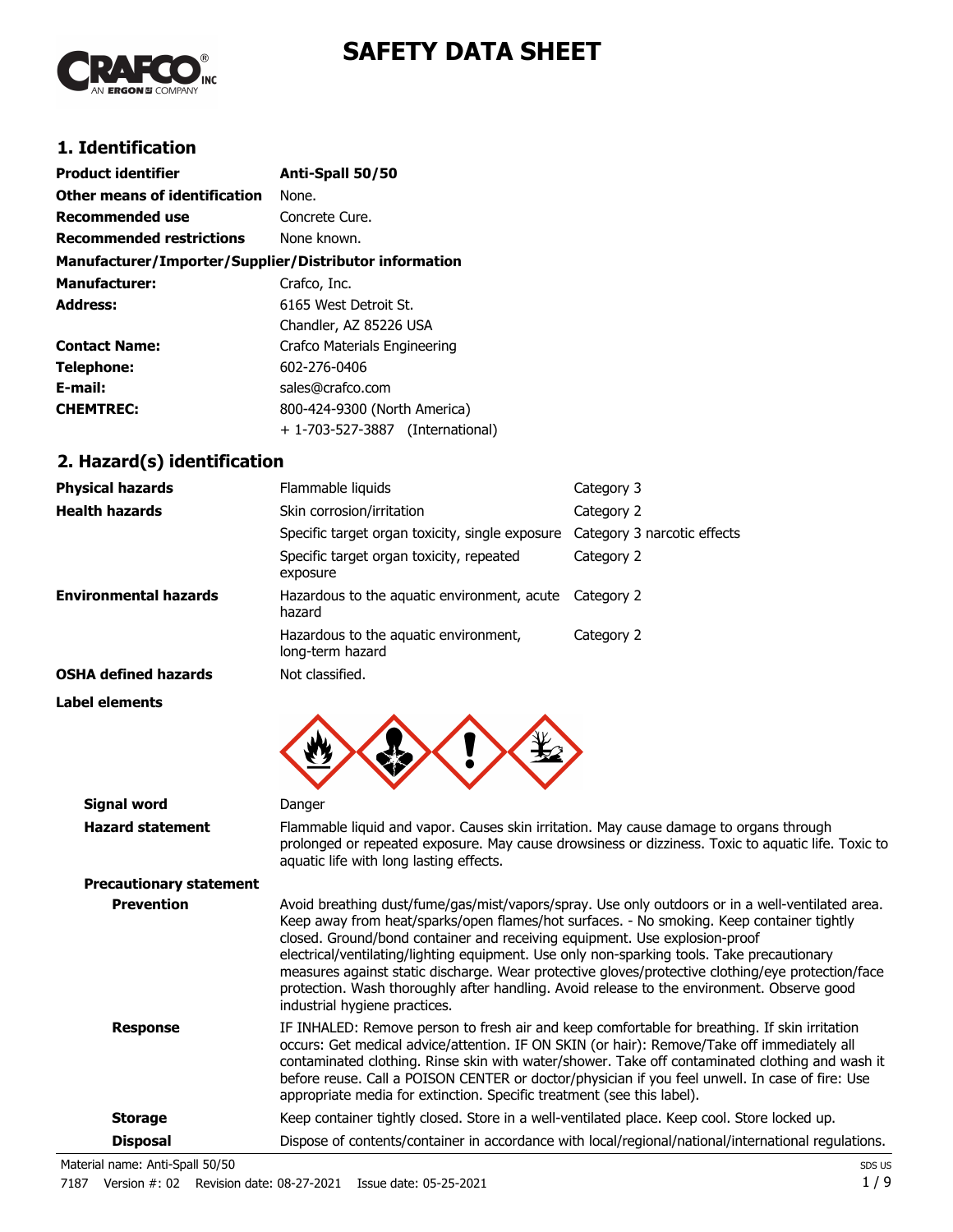### **3. Composition/information on ingredients**

#### **Mixtures**

| <b>Chemical name</b>                                  | <b>Common name and synonyms</b> | <b>CAS number</b> | $\frac{0}{0}$ |
|-------------------------------------------------------|---------------------------------|-------------------|---------------|
| DISTILLATES (PETROLEUM),<br><b>HYDROTREATED LIGHT</b> |                                 | 64742-47-8        | $15 - 35$     |
| SOLVENT NAPHTHA (PETROLEUM),<br>MEDIUM ALIPH.         |                                 | 64742-88-7        | $15 - 35$     |
| XYLENE (MIXED)                                        |                                 | 1330-20-7         | $1 - 10$      |
| Other components below reportable levels              |                                 |                   | 50            |

\*Designates that a specific chemical identity and/or percentage of composition has been withheld as a trade secret.

| 4. First-aid measures                                                               |                                                                                                                                                                                                                                                                                                                                                                                                                          |  |
|-------------------------------------------------------------------------------------|--------------------------------------------------------------------------------------------------------------------------------------------------------------------------------------------------------------------------------------------------------------------------------------------------------------------------------------------------------------------------------------------------------------------------|--|
| <b>Inhalation</b>                                                                   | If breathing is difficult, remove to fresh air and keep at rest in a position comfortable for breathing.<br>Call a physician if symptoms develop or persist.                                                                                                                                                                                                                                                             |  |
| <b>Skin contact</b>                                                                 | Wash off with soap and water. Get medical attention if irritation develops and persists.                                                                                                                                                                                                                                                                                                                                 |  |
| Eye contact                                                                         | Immediately flush eyes with plenty of water for at least 15 minutes. Remove contact lenses, if<br>present and easy to do. Continue rinsing. Get medical attention if irritation develops and persists.                                                                                                                                                                                                                   |  |
| <b>Ingestion</b>                                                                    | Rinse mouth thoroughly. Give victim water or milk. Do not induce vomiting without advice from<br>poison control center. If vomiting occurs, keep head low so that stomach content doesn't get into<br>the lungs. Do not use mouth-to-mouth method if victim ingested the substance. Never give<br>anything by mouth to a victim who is unconscious or is having convulsions. Get medical attention if<br>symptoms occur. |  |
| Most important<br>symptoms/effects, acute and<br>delayed                            | Direct contact with eyes may cause temporary irritation.                                                                                                                                                                                                                                                                                                                                                                 |  |
| <b>Indication of immediate</b><br>medical attention and special<br>treatment needed | Treat symptomatically.                                                                                                                                                                                                                                                                                                                                                                                                   |  |
| <b>General information</b>                                                          | Ensure that medical personnel are aware of the material(s) involved, and take precautions to<br>protect themselves. Get medical attention if symptoms occur.                                                                                                                                                                                                                                                             |  |
| 5. Fire-fighting measures                                                           |                                                                                                                                                                                                                                                                                                                                                                                                                          |  |
| Suitable extinguishing media                                                        | Water fog. Foam. Dry chemical powder. Carbon dioxide (CO2).                                                                                                                                                                                                                                                                                                                                                              |  |
| <b>Unsuitable extinguishing</b><br>media                                            | Do not use water jet as an extinguisher, as this will spread the fire.                                                                                                                                                                                                                                                                                                                                                   |  |
| <b>Specific hazards arising from</b><br>the chemical                                | During fire, gases hazardous to health may be formed. Carbon monoxide and carbon dioxide.                                                                                                                                                                                                                                                                                                                                |  |
| <b>Special protective equipment</b><br>and precautions for<br>firefighters          | Firefighters must use standard protective equipment including flame retardant coat, helmet with<br>face shield, gloves, rubber boots, and in enclosed spaces, SCBA.                                                                                                                                                                                                                                                      |  |
| <b>Fire fighting</b><br>equipment/instructions                                      | Move containers from fire area if you can do so without risk. In the event of fire, cool tanks with<br>water spray.                                                                                                                                                                                                                                                                                                      |  |

**General fire hazards** Combustible.

### **6. Accidental release measures**

Keep unnecessary personnel away. ELIMINATE all ignition sources (no smoking, flares, sparks or flames in immediate area). Do not breathe mist or vapor. Do not touch or walk through spilled material. Vapor accumulation may reach explosive concentrations if airflow to location is inadequate. Ventilate closed spaces before entering them. For personal protection, see section 8 of the SDS. Keep people away from and upwind of spill/leak. **Personal precautions, protective equipment and emergency procedures**

**Specific methods** Use standard firefighting procedures and consider the hazards of other involved materials.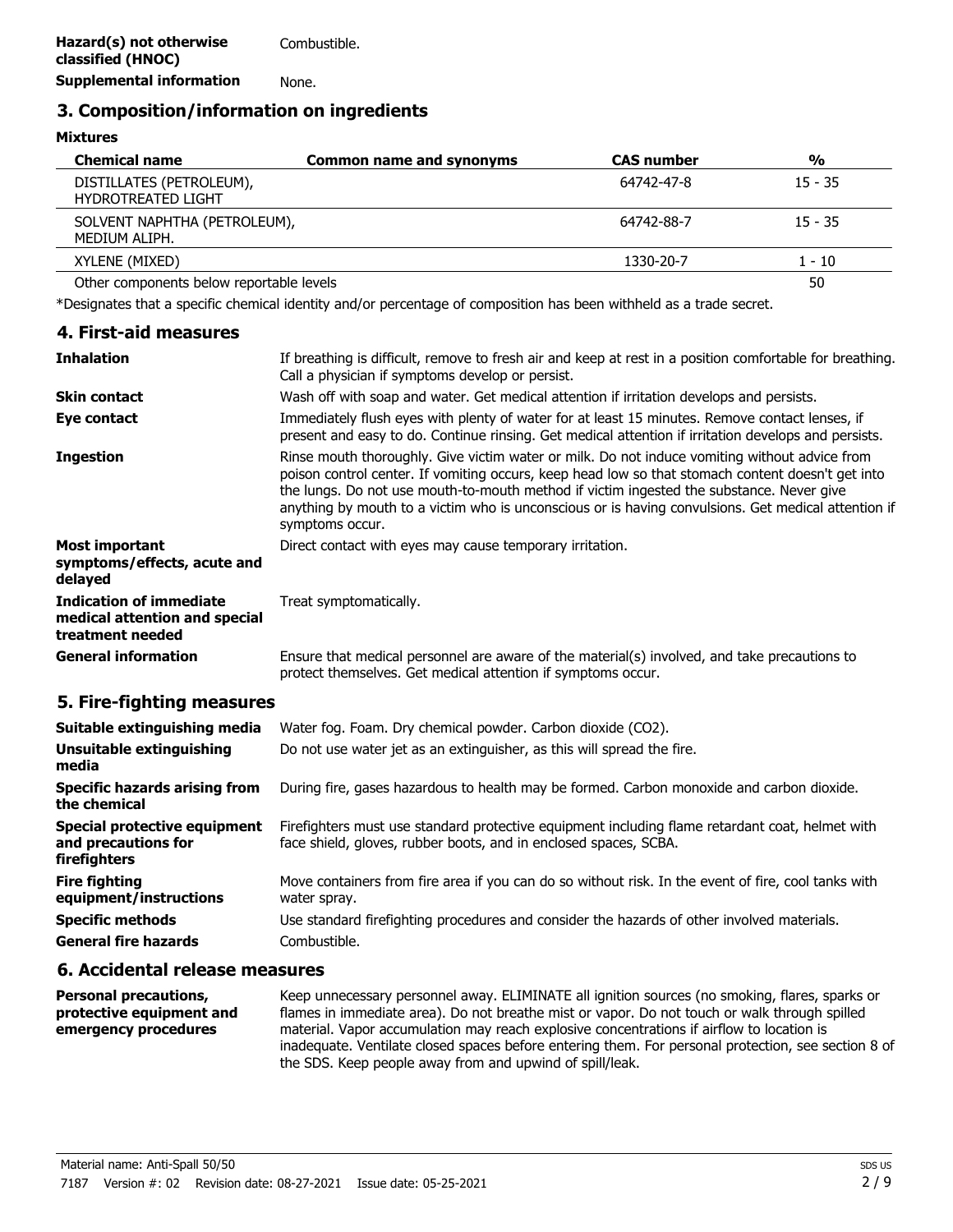| <b>Methods and materials for</b><br>containment and cleaning up                  | Never return spills to original containers for re-use. Eliminate all ignition sources (no smoking,<br>flares, sparks, or flames in immediate area).                                                                                                                                                                                                                                                                                                                                                   |
|----------------------------------------------------------------------------------|-------------------------------------------------------------------------------------------------------------------------------------------------------------------------------------------------------------------------------------------------------------------------------------------------------------------------------------------------------------------------------------------------------------------------------------------------------------------------------------------------------|
|                                                                                  | Large Spills: Stop the flow of material, if this is without risk. Dike the spilled material, where this is<br>possible. Remove with vacuum trucks or pump to storage/salvage vessels. Absorb in vermiculite,<br>dry sand or earth and place into containers. Following product recovery, flush area with water.<br>Collect spillage in containers, seal securely and deliver for disposal according to local regulations.                                                                             |
|                                                                                  | Small Spills: Wipe up with absorbent material (e.g. cloth, fleece). Clean surface thoroughly to<br>remove residual contamination.                                                                                                                                                                                                                                                                                                                                                                     |
| <b>Environmental precautions</b>                                                 | Never return spills to original containers for re-use. For waste disposal, see section 13 of the SDS.<br>Avoid discharge into drains, water courses or onto the ground.                                                                                                                                                                                                                                                                                                                               |
| 7. Handling and storage                                                          |                                                                                                                                                                                                                                                                                                                                                                                                                                                                                                       |
| <b>Precautions for safe handling</b>                                             | This product contains drying oils; when a combustible media (rags, flammable absorbent, etc.) is<br>soaked in this product, the drying oils may cause spontaneous combustion if these materials are<br>disposed of improperly. If heated, irritating vapors may be formed. Avoid prolonged exposure.<br>Observe good industrial hygiene practices. Wear appropriate personal protective equipment.<br>Provide adequate ventilation. Wash thoroughly after handling. Avoid release to the environment. |
| <b>Conditions for safe storage,</b><br>including any<br><i>incompatibilities</i> | Store in tightly closed container. Store away from incompatible materials (see Section 10 of the<br>SDS). Prevent electrostatic charge build-up by using common bonding and grounding techniques.<br>Keep out of the reach of children.                                                                                                                                                                                                                                                               |

### **8. Exposure controls/personal protection**

#### **Occupational exposure limits**

The following constituents are the only constituents of the product which have a PEL, TLV or other recommended exposure limit. At this time, the other constituents have no known exposure limits.

| US. OSHA Table Z-1 Limits for Air Contaminants (29 CFR 1910.1000)<br><b>Components</b> | <b>Type</b> | <b>Value</b> |              |
|----------------------------------------------------------------------------------------|-------------|--------------|--------------|
| SOLVENT NAPHTHA<br>(PETROLEUM), MEDIUM<br>ALIPH. (CAS 64742-88-7)                      | PEL         | 400 mg/m3    |              |
|                                                                                        |             | $100$ ppm    |              |
| XYLENE (MIXED) (CAS<br>1330-20-7)                                                      | <b>PEL</b>  | 435 mg/m3    |              |
|                                                                                        |             | $100$ ppm    |              |
| <b>US. ACGIH Threshold Limit Values</b>                                                |             |              |              |
| <b>Components</b>                                                                      | <b>Type</b> | <b>Value</b> | <b>Form</b>  |
| SOLVENT NAPHTHA<br>(PETROLEUM), MEDIUM<br>ALIPH. (CAS 64742-88-7)                      | <b>TWA</b>  | 200 mg/m3    | Non-aerosol. |
| XYLENE (MIXED) (CAS<br>1330-20-7)                                                      | <b>STEL</b> | $150$ ppm    |              |
|                                                                                        | <b>TWA</b>  | $100$ ppm    |              |
| <b>US. NIOSH: Pocket Guide to Chemical Hazards</b>                                     |             |              |              |
| <b>Components</b>                                                                      | <b>Type</b> | <b>Value</b> |              |
| <b>DISTILLATES</b><br>(PETROLEUM),<br><b>HYDROTREATED LIGHT</b><br>(CAS 64742-47-8)    | <b>TWA</b>  | 100 mg/m3    |              |
| XYLENE (MIXED) (CAS<br>1330-20-7)                                                      | <b>STEL</b> | 655 mg/m3    |              |
|                                                                                        |             | $150$ ppm    |              |
|                                                                                        | <b>TWA</b>  | 435 mg/m3    |              |
|                                                                                        |             | $100$ ppm    |              |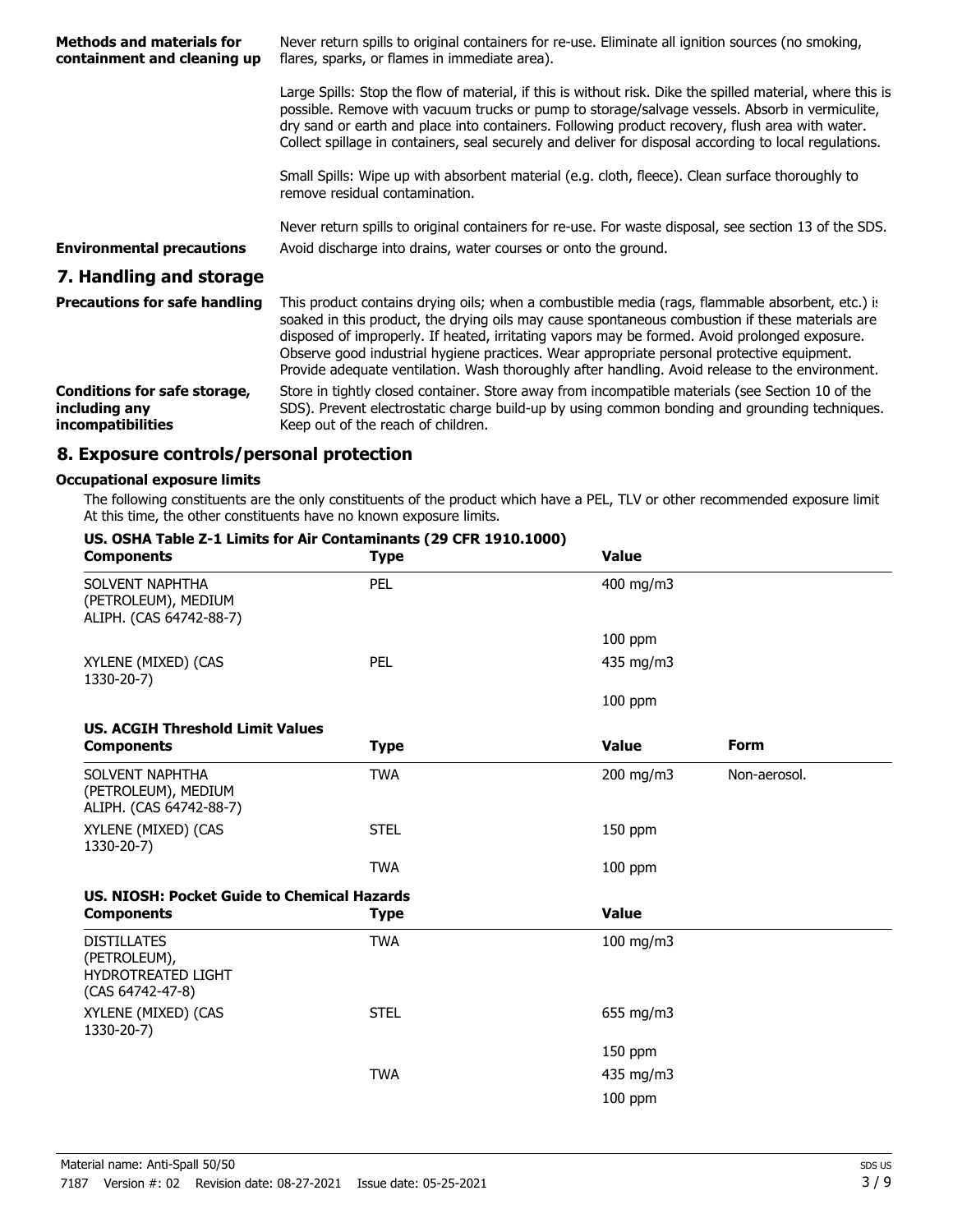| <b>Biological limit values</b><br><b>ACGIH Biological Exposure Indices</b>                       |                                      |                                                                         |                        |                                                                                                                                                                                                                                                                                                      |
|--------------------------------------------------------------------------------------------------|--------------------------------------|-------------------------------------------------------------------------|------------------------|------------------------------------------------------------------------------------------------------------------------------------------------------------------------------------------------------------------------------------------------------------------------------------------------------|
| <b>Components</b>                                                                                | <b>Value</b>                         | <b>Determinant</b>                                                      | <b>Specimen</b>        | <b>Sampling Time</b>                                                                                                                                                                                                                                                                                 |
| XYLENE (MIXED) (CAS<br>1330-20-7)                                                                | $1.5$ g/g                            | Methylhippuric<br>acids                                                 | Creatinine in<br>urine | $\ast$                                                                                                                                                                                                                                                                                               |
| * - For sampling details, please see the source document.                                        |                                      |                                                                         |                        |                                                                                                                                                                                                                                                                                                      |
| <b>Exposure guidelines</b>                                                                       |                                      |                                                                         |                        |                                                                                                                                                                                                                                                                                                      |
| US ACGIH Threshold Limit Values: Skin designation                                                |                                      |                                                                         |                        |                                                                                                                                                                                                                                                                                                      |
| SOLVENT NAPHTHA (PETROLEUM), MEDIUM ALIPH. (CAS Can be absorbed through the skin.<br>64742-88-7) |                                      |                                                                         |                        |                                                                                                                                                                                                                                                                                                      |
| <b>Appropriate engineering</b><br><b>controls</b>                                                |                                      | occupational exposure limit is not exceeded.                            |                        | Provide adequate ventilation, including appropriate local extraction, to ensure that the defined                                                                                                                                                                                                     |
| Individual protection measures, such as personal protective equipment                            |                                      |                                                                         |                        |                                                                                                                                                                                                                                                                                                      |
| Eye/face protection                                                                              | recommended.                         |                                                                         |                        | Wear safety glasses; chemical goggles (if splashing is possible). A full face respirator is                                                                                                                                                                                                          |
| <b>Skin protection</b>                                                                           |                                      |                                                                         |                        |                                                                                                                                                                                                                                                                                                      |
| <b>Hand protection</b>                                                                           |                                      | Wear appropriate chemical resistant gloves.                             |                        |                                                                                                                                                                                                                                                                                                      |
| <b>Other</b>                                                                                     |                                      | Wear appropriate chemical resistant clothing. Wear eye/face protection. |                        |                                                                                                                                                                                                                                                                                                      |
| <b>Respiratory protection</b>                                                                    | product using conventional sprayers. |                                                                         |                        | A full face respirator is recommended for eye protection and respiratory protection when applying                                                                                                                                                                                                    |
| <b>Thermal hazards</b>                                                                           |                                      | Wear appropriate thermal protective clothing, when necessary.           |                        |                                                                                                                                                                                                                                                                                                      |
| <b>General hygiene</b><br>considerations                                                         |                                      |                                                                         |                        | Do not get in eyes, on skin, on clothing. Always observe good personal hygiene measures, such as<br>washing after handling the material and before eating, drinking, and/or smoking. Routinely wash<br>work clothing and protective equipment to remove contaminants. Keep away from food and drink. |

# **9. Physical and chemical properties**

| <b>Appearance</b>                                 | Transparent Amber Liquid.       |
|---------------------------------------------------|---------------------------------|
| <b>Physical state</b>                             | Liquid.                         |
| Form                                              | Liquid.                         |
| Color                                             | Amber.                          |
| Odor                                              | Linseed Oil. Petroleum Solvent. |
| <b>Odor threshold</b>                             | Not available.                  |
| рH                                                | Not available.                  |
| <b>Melting point/freezing point</b>               | Not available.                  |
| Initial boiling point and<br>boiling range        | 350.6 °F (177 °C)               |
| <b>Flash point</b>                                | 104.0 °F (40.0 °C)              |
| <b>Evaporation rate</b>                           | Not available.                  |
| <b>Flammability (solid, gas)</b>                  | Not applicable.                 |
| Upper/lower flammability or explosive limits      |                                 |
| <b>Explosive limit - lower</b><br>(9/0)           | Not available.                  |
| <b>Explosive limit - upper</b><br>(%)             | Not available.                  |
| Vapor pressure                                    | Not available.                  |
| <b>Vapor density</b>                              | $> 1$ (1 = air)                 |
| <b>Relative density</b>                           | Not available.                  |
| Solubility(ies)                                   |                                 |
| <b>Solubility (water)</b>                         | Not available.                  |
| <b>Partition coefficient</b><br>(n-octanol/water) | Not available.                  |
| <b>Auto-ignition temperature</b>                  | Not available.                  |
|                                                   |                                 |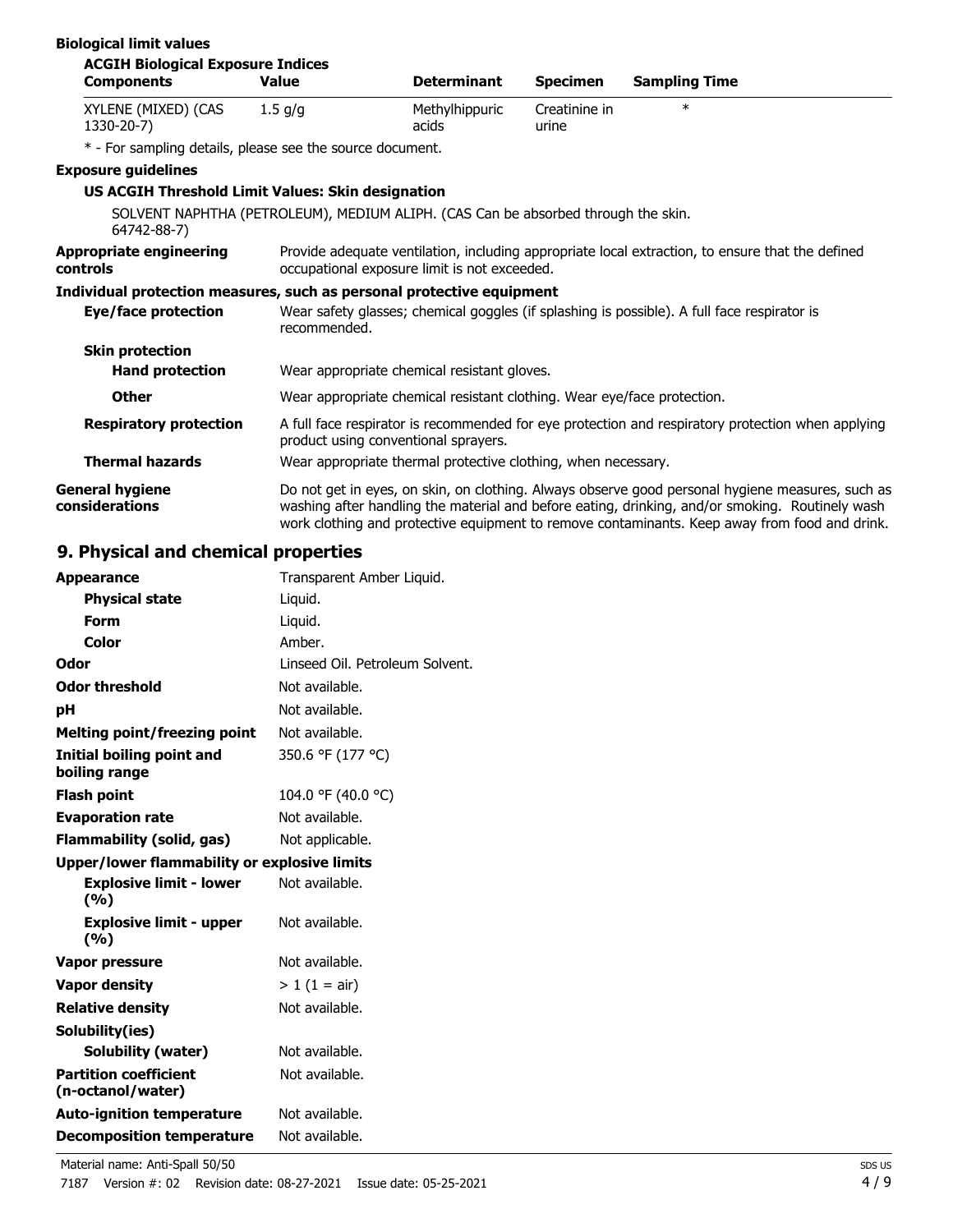| <b>Viscosity</b>         | 130 cP @25°C       |  |
|--------------------------|--------------------|--|
| <b>Other information</b> |                    |  |
| <b>Density</b>           | 7.10 - 7.30 lb/gal |  |
| <b>Percent volatile</b>  | $45 - 50 %$        |  |
| <b>Specific gravity</b>  | $0.851 - 0.875$    |  |
| voc                      | 400 g/l            |  |

# **10. Stability and reactivity**

| <b>Reactivity</b>                            | The product is stable and non-reactive under normal conditions of use, storage and transport                                                       |
|----------------------------------------------|----------------------------------------------------------------------------------------------------------------------------------------------------|
| <b>Chemical stability</b>                    | Material is stable under normal conditions.                                                                                                        |
| <b>Possibility of hazardous</b><br>reactions | Hazardous polymerization does not occur.                                                                                                           |
| <b>Conditions to avoid</b>                   | Strong oxidizing agents. Strong acids. Contact with alkalis. Keep away from heat, hot surfaces,<br>sparks, open flames and other ignition sources. |
| <b>Incompatible materials</b>                | Strong oxidizing agents. Strong acids. Alkalis.                                                                                                    |
| <b>Hazardous decomposition</b><br>products   | No hazardous decomposition products are known.                                                                                                     |

# **11. Toxicological information**

### **Information on likely routes of exposure**

| <b>Inhalation</b>                                                                  | May cause drowsiness and dizziness.                                                                                        |
|------------------------------------------------------------------------------------|----------------------------------------------------------------------------------------------------------------------------|
| <b>Skin contact</b>                                                                | Causes skin irritation.                                                                                                    |
| Eye contact                                                                        | Direct contact with eyes may cause temporary irritation.                                                                   |
| <b>Ingestion</b>                                                                   | Expected to be a low ingestion hazard. However, ingestion is not likely to be a primary route of<br>occupational exposure. |
| Symptoms related to the<br>physical, chemical and<br>toxicological characteristics | Direct contact with eyes may cause temporary irritation.                                                                   |

### **Information on toxicological effects**

| <b>Acute toxicity</b>                                       | Not known.                                                    |                                                                                          |
|-------------------------------------------------------------|---------------------------------------------------------------|------------------------------------------------------------------------------------------|
| <b>Components</b>                                           | <b>Species</b>                                                | <b>Test Results</b>                                                                      |
| SOLVENT NAPHTHA (PETROLEUM), MEDIUM ALIPH. (CAS 64742-88-7) |                                                               |                                                                                          |
| <b>Acute</b>                                                |                                                               |                                                                                          |
| <b>Inhalation</b>                                           |                                                               |                                                                                          |
| <b>LC50</b>                                                 | Rat                                                           | 61 mg/l, 4 Hours                                                                         |
| XYLENE (MIXED) (CAS 1330-20-7)                              |                                                               |                                                                                          |
| Acute                                                       |                                                               |                                                                                          |
| <b>Dermal</b>                                               |                                                               |                                                                                          |
| LD50                                                        | Rabbit                                                        | $> 43$ g/kg                                                                              |
| <b>Inhalation</b>                                           |                                                               |                                                                                          |
| <b>LC50</b>                                                 | Rat                                                           | 6350 mg/l, 4 Hours                                                                       |
| <b>Skin corrosion/irritation</b>                            | Prolonged skin contact may cause temporary irritation.        |                                                                                          |
| Serious eye damage/eye<br>irritation                        | Direct contact with eyes may cause temporary irritation.      |                                                                                          |
| Respiratory or skin sensitization                           |                                                               |                                                                                          |
| <b>Respiratory sensitization</b>                            | Not a respiratory sensitizer.                                 |                                                                                          |
| <b>Skin sensitization</b>                                   | This product is not expected to cause skin sensitization.     |                                                                                          |
| <b>Germ cell mutagenicity</b>                               | mutagenic or genotoxic.                                       | No data available to indicate product or any components present at greater than 0.1% are |
| Carcinogenicity                                             |                                                               |                                                                                          |
|                                                             | <b>IARC Monographs. Overall Evaluation of Carcinogenicity</b> |                                                                                          |
| XYLENE (MIXED) (CAS 1330-20-7)                              |                                                               | 3 Not classifiable as to carcinogenicity to humans.                                      |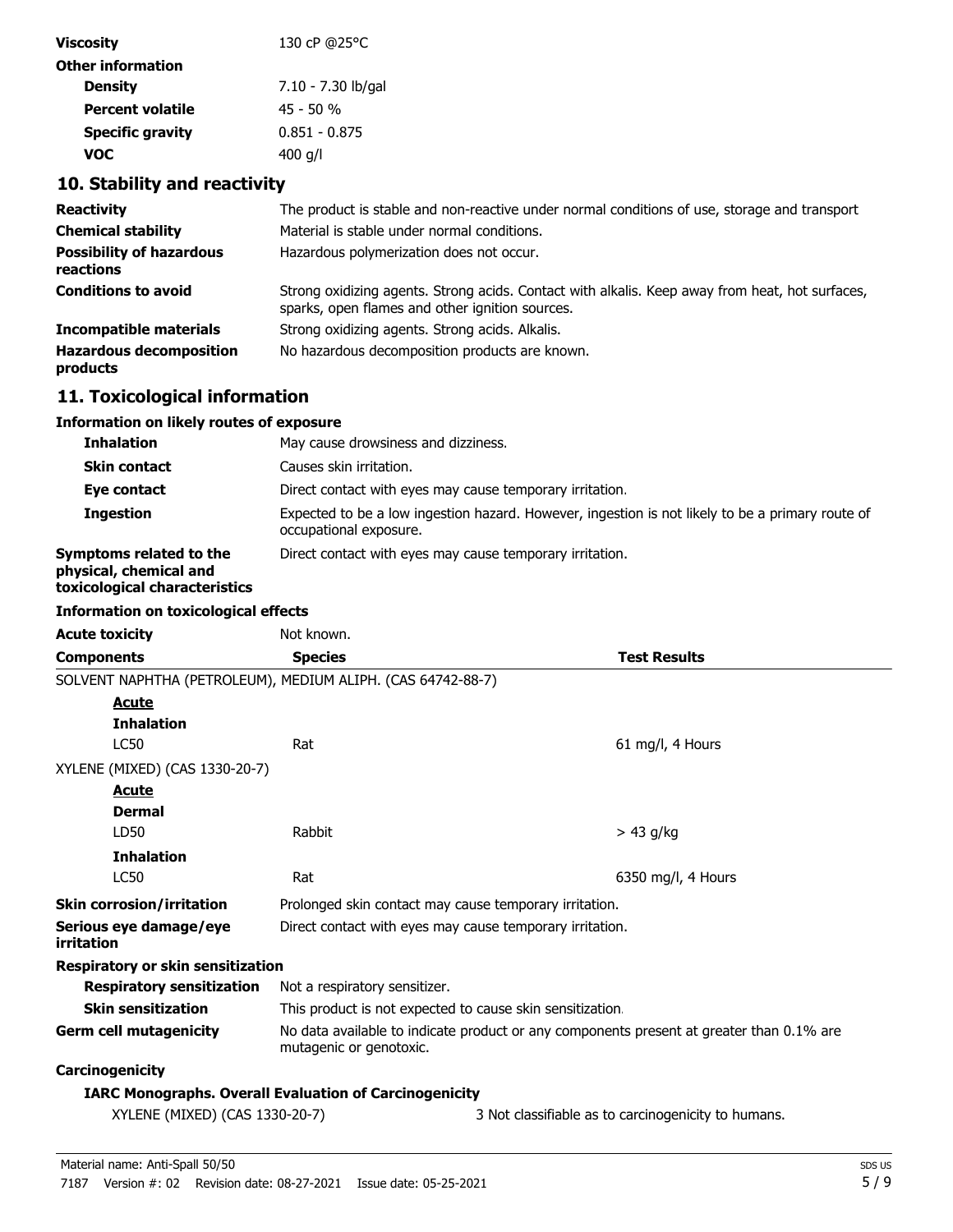| OSHA Specifically Regulated Substances (29 CFR 1910.1001-1052)<br>Not regulated.<br>US. National Toxicology Program (NTP) Report on Carcinogens<br>Not listed. |                                                                                   |  |  |
|----------------------------------------------------------------------------------------------------------------------------------------------------------------|-----------------------------------------------------------------------------------|--|--|
| <b>Reproductive toxicity</b>                                                                                                                                   | Not classified.                                                                   |  |  |
| Specific target organ toxicity<br>- single exposure                                                                                                            | May cause drowsiness and dizziness.                                               |  |  |
| Specific target organ toxicity<br>- repeated exposure                                                                                                          | May cause damage to organs through prolonged or repeated exposure.                |  |  |
| <b>Aspiration hazard</b>                                                                                                                                       | Not an aspiration hazard.                                                         |  |  |
| <b>Chronic effects</b>                                                                                                                                         | Prolonged inhalation may be harmful. Prolonged exposure may cause chronic effects |  |  |
| <b>Further information</b>                                                                                                                                     | This product has no known adverse effect on human health.                         |  |  |

# **12. Ecological information**

| <b>Ecotoxicity</b>                                | Toxic to aquatic life. The product contains a substance which may cause long-term adverse effects<br>in the aquatic environment.                                                                                                                                                                                                                                                                                                                                                                                                                                                                                                                                                                                                                        |                                                                                                            |                                  |  |
|---------------------------------------------------|---------------------------------------------------------------------------------------------------------------------------------------------------------------------------------------------------------------------------------------------------------------------------------------------------------------------------------------------------------------------------------------------------------------------------------------------------------------------------------------------------------------------------------------------------------------------------------------------------------------------------------------------------------------------------------------------------------------------------------------------------------|------------------------------------------------------------------------------------------------------------|----------------------------------|--|
| <b>Product</b>                                    |                                                                                                                                                                                                                                                                                                                                                                                                                                                                                                                                                                                                                                                                                                                                                         | <b>Species</b>                                                                                             | <b>Test Results</b>              |  |
| Anti-Spall 50/50                                  |                                                                                                                                                                                                                                                                                                                                                                                                                                                                                                                                                                                                                                                                                                                                                         |                                                                                                            |                                  |  |
| <b>Aquatic</b>                                    |                                                                                                                                                                                                                                                                                                                                                                                                                                                                                                                                                                                                                                                                                                                                                         |                                                                                                            |                                  |  |
| Crustacea                                         | <b>EC50</b>                                                                                                                                                                                                                                                                                                                                                                                                                                                                                                                                                                                                                                                                                                                                             | Daphnia                                                                                                    | 15.3815 mg/l, 48 hours estimated |  |
| Fish                                              | <b>LC50</b>                                                                                                                                                                                                                                                                                                                                                                                                                                                                                                                                                                                                                                                                                                                                             | Fish                                                                                                       | 8.9743 mg/l, 96 hours estimated  |  |
| <b>Components</b>                                 |                                                                                                                                                                                                                                                                                                                                                                                                                                                                                                                                                                                                                                                                                                                                                         | <b>Species</b>                                                                                             | <b>Test Results</b>              |  |
|                                                   |                                                                                                                                                                                                                                                                                                                                                                                                                                                                                                                                                                                                                                                                                                                                                         | DISTILLATES (PETROLEUM), HYDROTREATED LIGHT (CAS 64742-47-8)                                               |                                  |  |
| <b>Aquatic</b>                                    |                                                                                                                                                                                                                                                                                                                                                                                                                                                                                                                                                                                                                                                                                                                                                         |                                                                                                            |                                  |  |
| Fish                                              | <b>LC50</b>                                                                                                                                                                                                                                                                                                                                                                                                                                                                                                                                                                                                                                                                                                                                             | Rainbow trout, donaldson trout<br>(Oncorhynchus mykiss)                                                    | $2.9 \text{ mg/l}$ , 96 hours    |  |
|                                                   |                                                                                                                                                                                                                                                                                                                                                                                                                                                                                                                                                                                                                                                                                                                                                         | SOLVENT NAPHTHA (PETROLEUM), MEDIUM ALIPH. (CAS 64742-88-7)                                                |                                  |  |
| <b>Aquatic</b>                                    |                                                                                                                                                                                                                                                                                                                                                                                                                                                                                                                                                                                                                                                                                                                                                         |                                                                                                            |                                  |  |
| Crustacea                                         | <b>EC50</b>                                                                                                                                                                                                                                                                                                                                                                                                                                                                                                                                                                                                                                                                                                                                             | Water flea (Daphnia pulex)                                                                                 | 2.7 - 5.1 mg/l, 48 hours         |  |
| Fish                                              | <b>LC50</b>                                                                                                                                                                                                                                                                                                                                                                                                                                                                                                                                                                                                                                                                                                                                             | Rainbow trout, donaldson trout<br>(Oncorhynchus mykiss)                                                    | 8.8 mg/l, 96 hours               |  |
|                                                   |                                                                                                                                                                                                                                                                                                                                                                                                                                                                                                                                                                                                                                                                                                                                                         |                                                                                                            | 8.8 mg/l, 96 hours               |  |
| XYLENE (MIXED) (CAS 1330-20-7)                    |                                                                                                                                                                                                                                                                                                                                                                                                                                                                                                                                                                                                                                                                                                                                                         |                                                                                                            |                                  |  |
| <b>Aquatic</b>                                    |                                                                                                                                                                                                                                                                                                                                                                                                                                                                                                                                                                                                                                                                                                                                                         |                                                                                                            |                                  |  |
| Fish                                              | <b>LC50</b>                                                                                                                                                                                                                                                                                                                                                                                                                                                                                                                                                                                                                                                                                                                                             | Bluegill (Lepomis macrochirus)                                                                             | 7.711 - 9.591 mg/l, 96 hours     |  |
|                                                   |                                                                                                                                                                                                                                                                                                                                                                                                                                                                                                                                                                                                                                                                                                                                                         | Persistence and degradability No data is available on the degradability of any ingredients in the mixture. |                                  |  |
| <b>Bioaccumulative potential</b>                  |                                                                                                                                                                                                                                                                                                                                                                                                                                                                                                                                                                                                                                                                                                                                                         |                                                                                                            |                                  |  |
| Partition coefficient n-octanol / water (log Kow) |                                                                                                                                                                                                                                                                                                                                                                                                                                                                                                                                                                                                                                                                                                                                                         |                                                                                                            |                                  |  |
| XYLENE (MIXED)                                    |                                                                                                                                                                                                                                                                                                                                                                                                                                                                                                                                                                                                                                                                                                                                                         | $3.12 - 3.2$                                                                                               |                                  |  |
| <b>Mobility in soil</b>                           |                                                                                                                                                                                                                                                                                                                                                                                                                                                                                                                                                                                                                                                                                                                                                         | Not expected to be mobile in soil.                                                                         |                                  |  |
| <b>Other adverse effects</b>                      | No other adverse environmental effects (e.g. ozone depletion, photochemical ozone creation<br>potential, endocrine disruption, global warming potential) are expected from this component.                                                                                                                                                                                                                                                                                                                                                                                                                                                                                                                                                              |                                                                                                            |                                  |  |
| 13. Disposal considerations                       |                                                                                                                                                                                                                                                                                                                                                                                                                                                                                                                                                                                                                                                                                                                                                         |                                                                                                            |                                  |  |
| <b>Disposal instructions</b>                      | If discarded, this product is considered a RCRA ignitable waste, D001. Empty drum liners retain<br>residue that will burn and can be dangerous. Keep away from heat, sparks, flames, static electricity<br>or other sources of ignition. Liners should be emptied of contents and segregated from liners<br>containing other products. Dispose of empty liners in an environmentally safe manner in<br>accordance with governmental regulations. Do not reuse liners for any purpose. Collect and reclaim<br>or dispose in sealed containers at licensed waste disposal site. Dispose of contents/container in<br>accordance with local/regional/national/international regulations. Do not allow this material to drain<br>into sewers/water supplies. |                                                                                                            |                                  |  |
| <b>Local disposal regulations</b>                 |                                                                                                                                                                                                                                                                                                                                                                                                                                                                                                                                                                                                                                                                                                                                                         | Dispose in accordance with all applicable regulations.                                                     |                                  |  |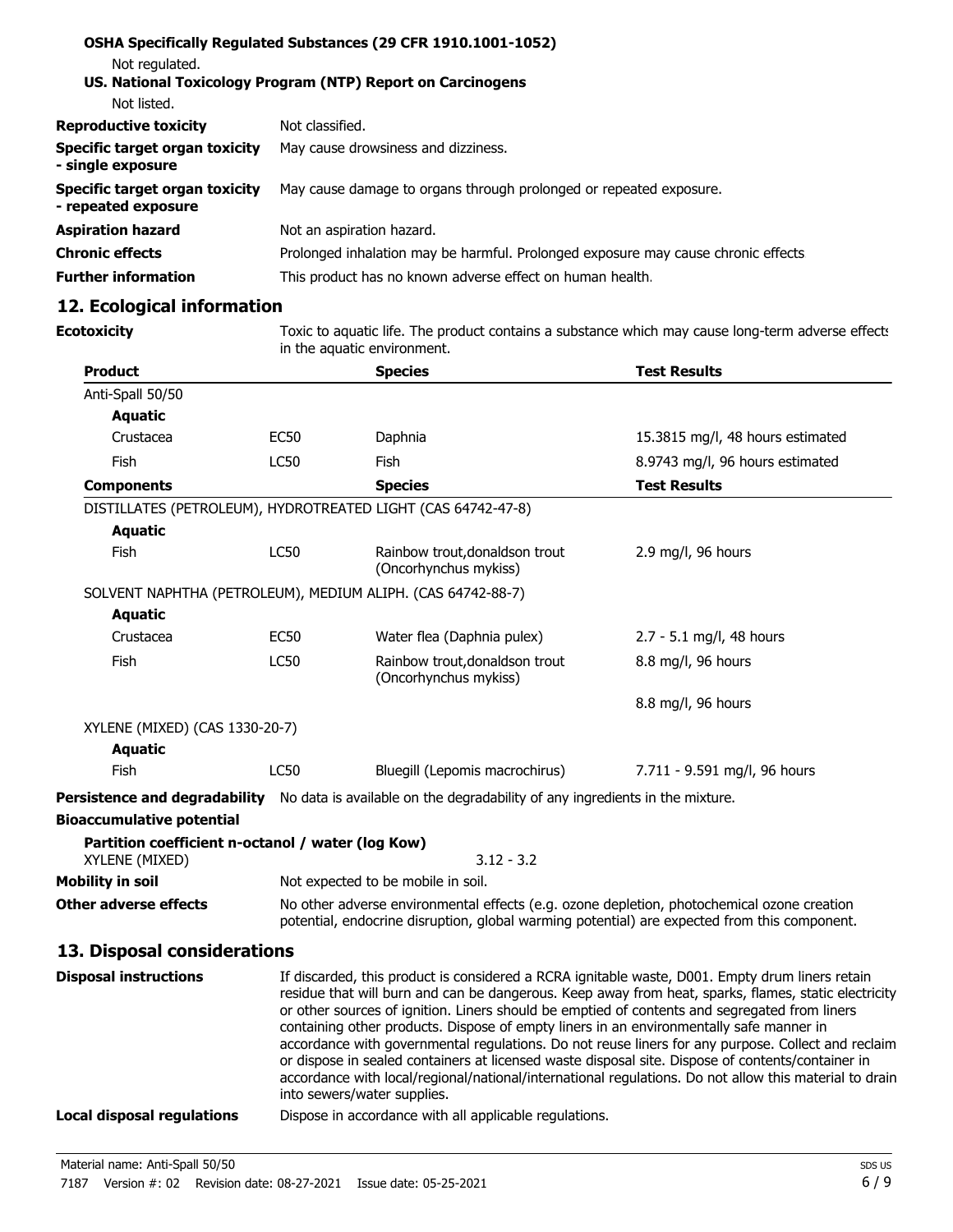| Hazardous waste code                            | The waste code should be assigned in discussion between the user, the producer and the waste<br>disposal company. D001: Waste Flammable material with a flash point <140 F                                             |
|-------------------------------------------------|------------------------------------------------------------------------------------------------------------------------------------------------------------------------------------------------------------------------|
| <b>Waste from residues /</b><br>unused products | Dispose of in accordance with local regulations. Empty containers or liners may retain some product<br>residues. This material and its container must be disposed of in a safe manner (see: Disposal<br>instructions). |
| <b>Contaminated packaging</b>                   | Since emptied containers may retain product residue, follow label warnings even after container is<br>emptied. Empty containers should be taken to an approved waste handling site for recycling or<br>disposal.       |

# **14. Transport information**

### **DOT**

|             | <b>UN number</b>               | UN1263                                                                                                                                                                                         |
|-------------|--------------------------------|------------------------------------------------------------------------------------------------------------------------------------------------------------------------------------------------|
|             | UN proper shipping name        | Paint related material including paint thinning, drying, removing, or reducing compound                                                                                                        |
|             | Transport hazard class(es)     |                                                                                                                                                                                                |
|             | <b>Class</b>                   | 3                                                                                                                                                                                              |
|             | Subsidiary risk                | $\overline{\phantom{a}}$                                                                                                                                                                       |
|             | Label(s)                       | 3                                                                                                                                                                                              |
|             | <b>Packing group</b>           | Ш                                                                                                                                                                                              |
|             | <b>Special precautions for</b> | Read safety instructions, SDS and emergency procedures before handling.                                                                                                                        |
|             | user                           |                                                                                                                                                                                                |
|             | <b>Special provisions</b>      | B1, B52, IB3, T2, TP1, TP29                                                                                                                                                                    |
|             | <b>Packaging exceptions</b>    | 150                                                                                                                                                                                            |
|             | Packaging non bulk             | 173                                                                                                                                                                                            |
|             | <b>Packaging bulk</b>          | 242                                                                                                                                                                                            |
| <b>IATA</b> |                                |                                                                                                                                                                                                |
|             | <b>UN number</b>               | <b>UN1263</b>                                                                                                                                                                                  |
|             | UN proper shipping name        | Paint related material (including paint thinning or reducing compounds)                                                                                                                        |
|             | Transport hazard class(es)     |                                                                                                                                                                                                |
|             | <b>Class</b>                   | 3                                                                                                                                                                                              |
|             | <b>Subsidiary risk</b>         | $\blacksquare$                                                                                                                                                                                 |
|             | <b>Packing group</b>           | Ш                                                                                                                                                                                              |
|             | <b>Environmental hazards</b>   | No.                                                                                                                                                                                            |
|             | <b>ERG Code</b>                | 3L                                                                                                                                                                                             |
|             | <b>Special precautions for</b> | Read safety instructions, SDS and emergency procedures before handling.                                                                                                                        |
|             | user                           |                                                                                                                                                                                                |
|             | <b>Other information</b>       |                                                                                                                                                                                                |
|             | Passenger and cargo            | Allowed with restrictions.                                                                                                                                                                     |
|             | aircraft                       |                                                                                                                                                                                                |
|             | <b>Cargo aircraft only</b>     | Allowed with restrictions.                                                                                                                                                                     |
| IMDG        |                                |                                                                                                                                                                                                |
|             | UN number                      | <b>UN1263</b>                                                                                                                                                                                  |
|             | UN proper shipping name        | PAINT (including paint, lacquer, enamel, stain, shellac, varnish, polish, liquid filler and liquid<br>lacquer base) or PAINT RELATED MATERIAL (including paint thinning or reducing compound), |
|             |                                | MARINE POLLUTANT                                                                                                                                                                               |
|             | Transport hazard class(es)     |                                                                                                                                                                                                |
|             | <b>Class</b>                   | 3                                                                                                                                                                                              |
|             | <b>Subsidiary risk</b>         | $\blacksquare$                                                                                                                                                                                 |
|             | <b>Packing group</b>           | III                                                                                                                                                                                            |
|             | <b>Environmental hazards</b>   |                                                                                                                                                                                                |
|             | <b>Marine pollutant</b>        | Yes                                                                                                                                                                                            |
|             | <b>EmS</b>                     | $F-E, S-E$                                                                                                                                                                                     |
|             | <b>Special precautions for</b> | Read safety instructions, SDS and emergency procedures before handling.                                                                                                                        |
|             | user                           |                                                                                                                                                                                                |
|             | Transport in bulk according to | Not established.                                                                                                                                                                               |
|             | Annex II of MARPOL 73/78       |                                                                                                                                                                                                |
|             | and the IBC Code               |                                                                                                                                                                                                |
|             |                                |                                                                                                                                                                                                |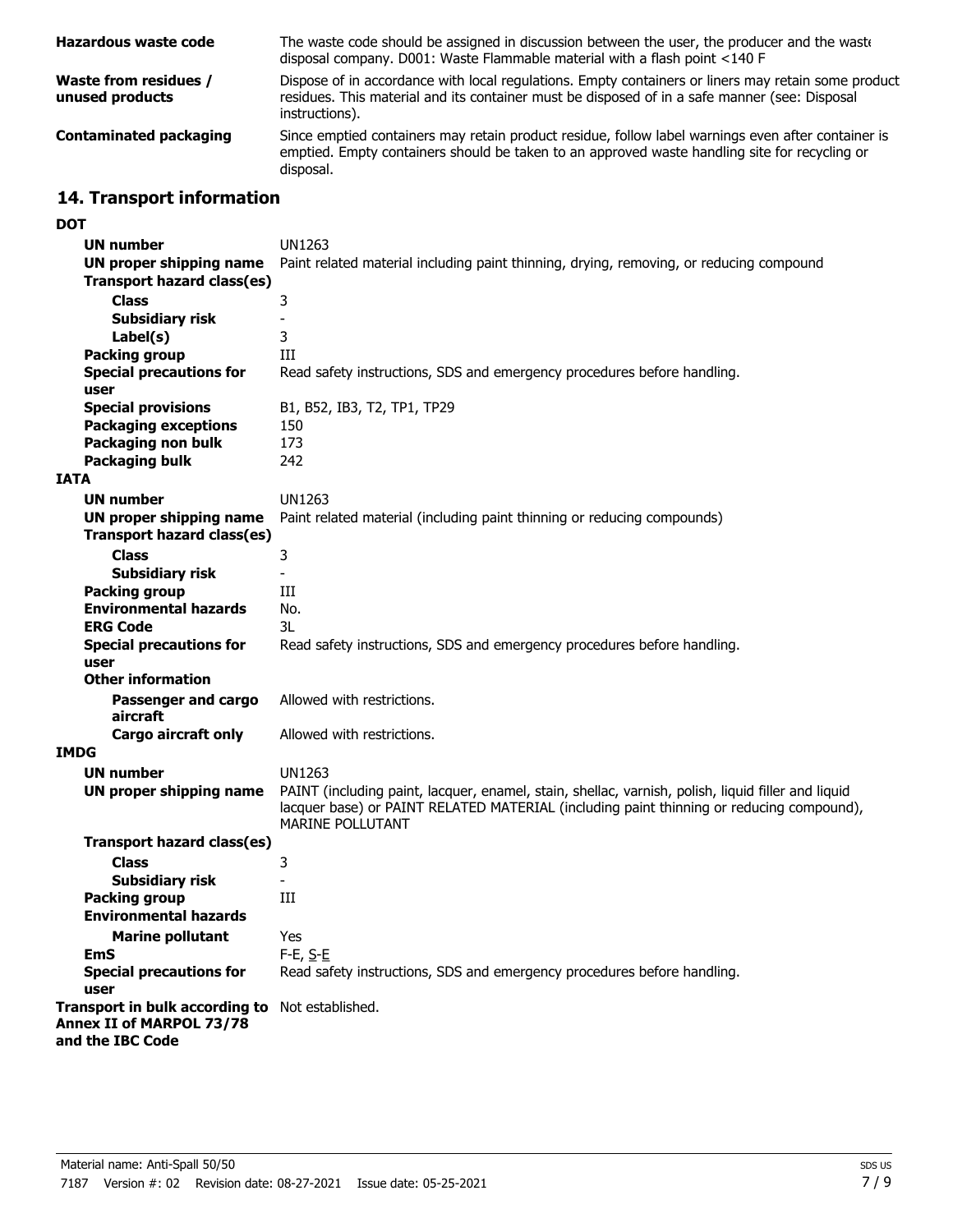



# **15. Regulatory information**

| <b>US federal regulations</b>                                                    | 29 CFR 1910.1200.                                            |                   | This product is a "Hazardous Chemical" as defined by the OSHA Hazard Communication Standard |
|----------------------------------------------------------------------------------|--------------------------------------------------------------|-------------------|---------------------------------------------------------------------------------------------|
| TSCA Section 12(b) Export Notification (40 CFR 707, Subpt. D)                    |                                                              |                   |                                                                                             |
| Not regulated.                                                                   |                                                              |                   |                                                                                             |
| <b>CERCLA Hazardous Substance List (40 CFR 302.4)</b>                            |                                                              |                   |                                                                                             |
| XYLENE (MIXED) (CAS 1330-20-7)                                                   |                                                              | Listed.           |                                                                                             |
| <b>SARA 304 Emergency release notification</b>                                   |                                                              |                   |                                                                                             |
| Not regulated.                                                                   |                                                              |                   |                                                                                             |
| OSHA Specifically Regulated Substances (29 CFR 1910.1001-1052)                   |                                                              |                   |                                                                                             |
| Not regulated.                                                                   |                                                              |                   |                                                                                             |
| <b>Superfund Amendments and Reauthorization Act of 1986 (SARA)</b>               |                                                              |                   |                                                                                             |
| <b>SARA 302 Extremely hazardous substance</b>                                    |                                                              |                   |                                                                                             |
| Not listed.                                                                      |                                                              |                   |                                                                                             |
| <b>Classified hazard</b>                                                         | Flammable (gases, aerosols, liquids, or solids)              |                   |                                                                                             |
| categories                                                                       | Skin corrosion or irritation                                 |                   |                                                                                             |
|                                                                                  | Specific target organ toxicity (single or repeated exposure) |                   |                                                                                             |
| <b>SARA 313 (TRI reporting)</b>                                                  |                                                              |                   |                                                                                             |
| <b>Chemical name</b>                                                             |                                                              | <b>CAS number</b> | % by wt.                                                                                    |
| XYLENE (MIXED)                                                                   |                                                              | 1330-20-7         | $1 - 10$                                                                                    |
| <b>Other federal regulations</b>                                                 |                                                              |                   |                                                                                             |
| Clean Air Act (CAA) Section 112 Hazardous Air Pollutants (HAPs) List             |                                                              |                   |                                                                                             |
| XYLENE (MIXED) (CAS 1330-20-7)                                                   |                                                              |                   |                                                                                             |
| Clean Air Act (CAA) Section 112(r) Accidental Release Prevention (40 CFR 68.130) |                                                              |                   |                                                                                             |
| Not regulated.                                                                   |                                                              |                   |                                                                                             |